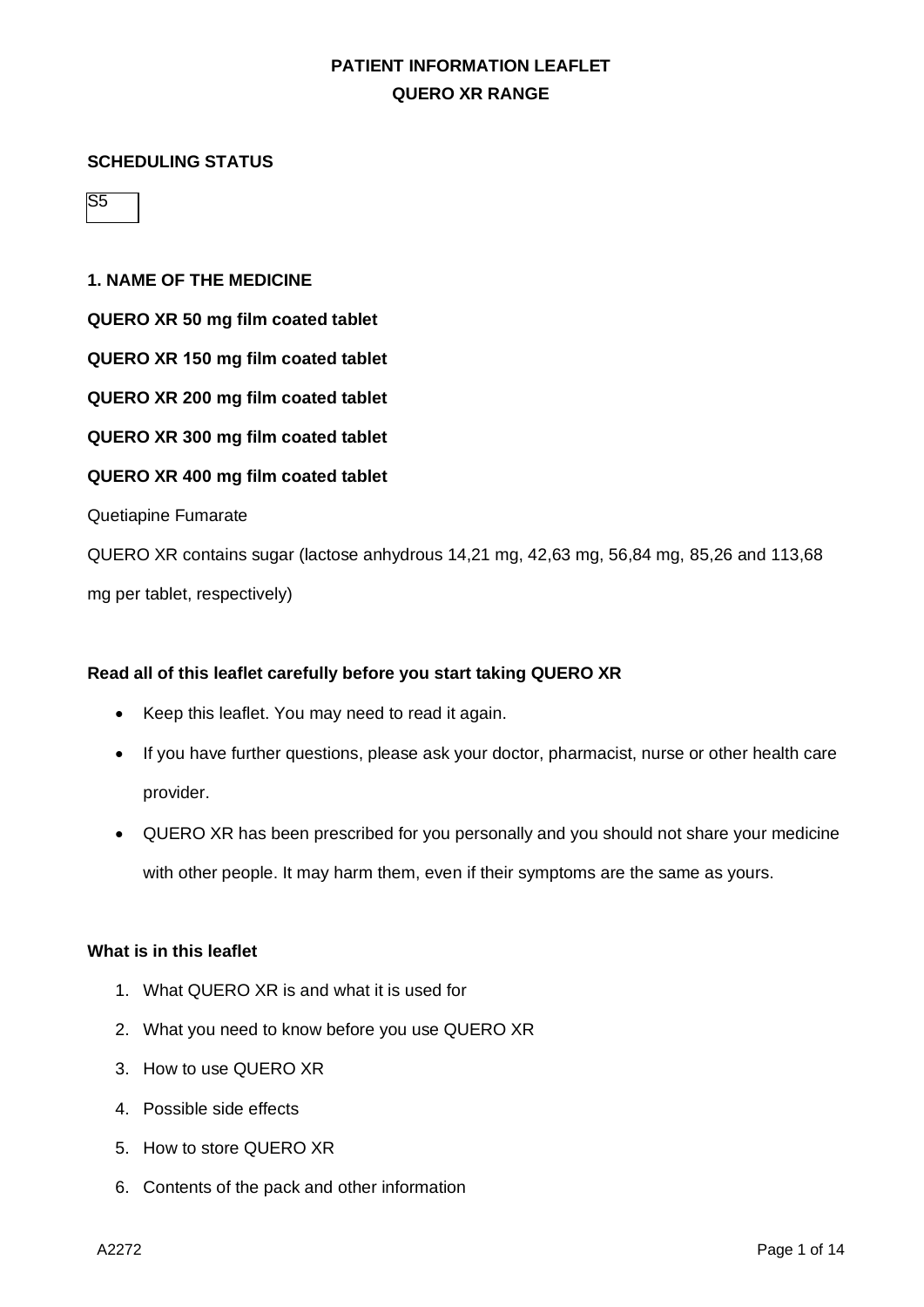## **1. What QUERO XR is and what it is used for**

QUERO XR contains quetiapine fumarate, one of a group of medicines called antipsychotics.

QUERO XR is used in the treatment of:

- schizophrenia: where you may hear or feel things that are not there, believe things that are not true or feel unusually suspicious, anxious, confused, guilty, tense or depressed.
- depressive episodes associated with bipolar disorder: where you feel sad. You may find that you feel depressed, guilty, lack energy, lose your appetite or can't sleep.
- manic episodes associated with bipolar disorder: where you may feel very excited, elated, agitated, enthusiastic or hyperactive or have poor judgment including being aggressive or disruptive.
- preventing recurrence in the maintenance treatment of bipolar disorder (manic mixed or depressive episodes) as monotherapy or in combination with mood stabilisers.
- Major Depressive Disorder (MDD): where you are persistently experience a depressed mood or loss of interest in activities, causing significant impairment in daily life.
- preventing relapse in stable major depressive disorder patients who have been maintained on QUERO XR.
- •

# **1. What you need to know before you take QUERO XR**

## **Do not take QUERO XR:**

- if you are hypersensitive (allergic) to quetiapine, or to any of the ingredients of QUERO XR (see section 6)
- if you are taking any of the following medicines:
- some medicines for HIV
- azole medicines (for fungal infections)
- erythromycin or clarithromycin (for infections)
- nefazodone (for depression)
- if you are pregnant or breastfeeding your baby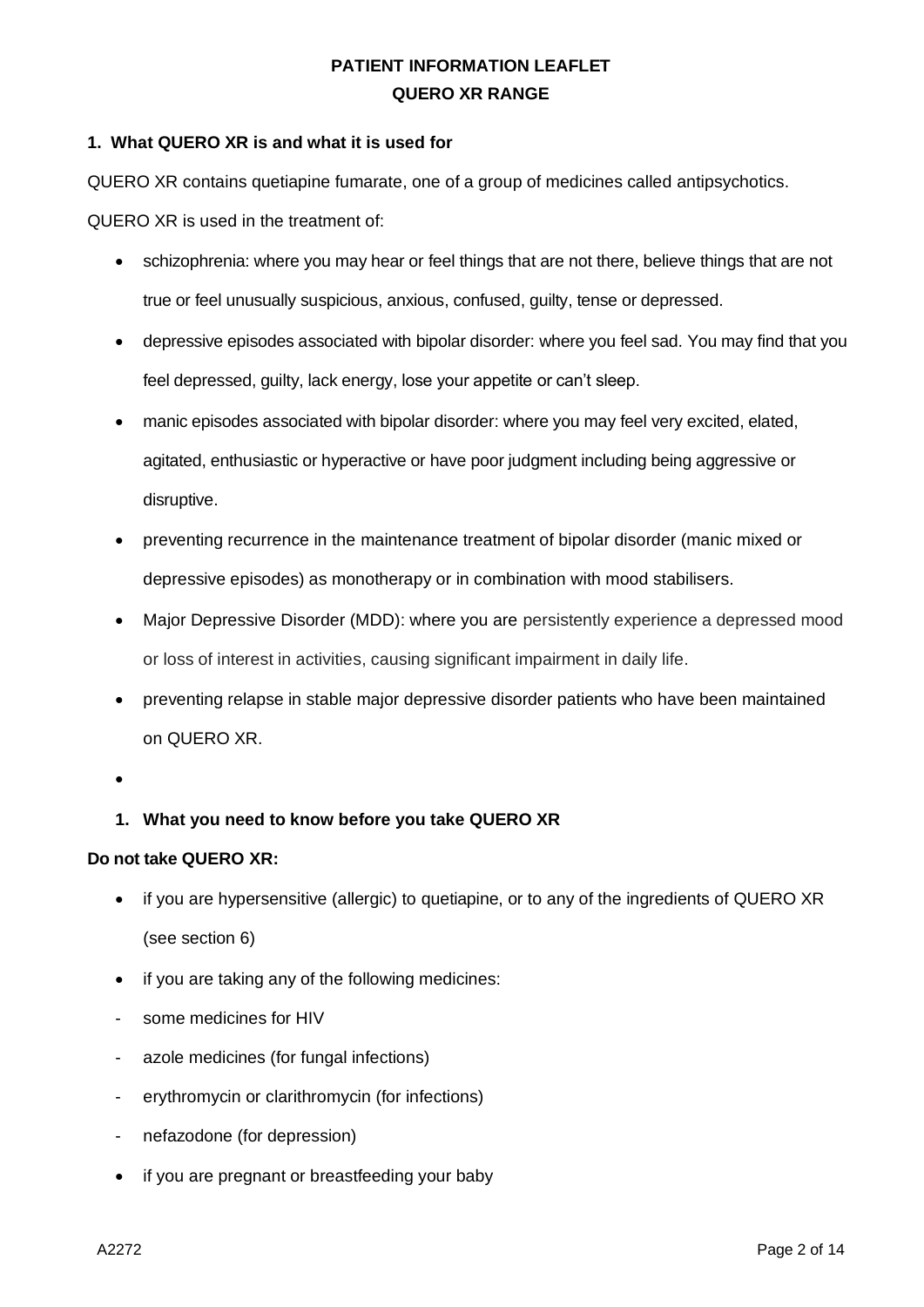- if you are child (10 12 years) or adolescent (13 17 years), as safety and efficacy have not been established
- if you suffer from advanced liver or renal dysfunction, as safety has not been demonstrated.

### **Warnings and precautions**

### **Take special care with QUERO XR:**

- if you have diabetes, or are have a risk of getting diabetes (e.g. obesity, family history of diabetes), your doctor may check your blood sugar levels while you are taking QUERO XR
- if you have previously had thoughts about killing yourself, or have attempted suicide, these may be increased when first starting treatment since these medicines all take time to work, usually about two weeks but sometimes longer. These thoughts may also be increased if you suddenly stop taking QUERO XR (see section below)
- if you have had low levels of white blood cells in the past (which may or may not have been caused by other medicines), and experience flu-like symptoms including fever, sore throat or any other infection, as this could be a result of a very low white blood cell count and may require QUERO XR to be stopped
- if you have a problem with your cholesterol levels
- if you have low blood pressure, as QUERO XR lowers blood pressure and causes dizziness which can increase the risk of accidental injury (fall) in elderly patients
- if you are prone to, or have ever had, fits (seizures)
- if you begin to experience involuntary movements of the face and jaw whilst taking QUERO XR
- if you develop akathisia (with symptoms such as distressing restlessness and the need to move often, accompanied by the inability to sit down or standstill) during the initial stages of treatment with QUERO XR
- if you begin to experience a combination of symptoms such as fever, altered mental status, muscle rigidity, increased or decreased sweating dizziness, fainting or a lowered level of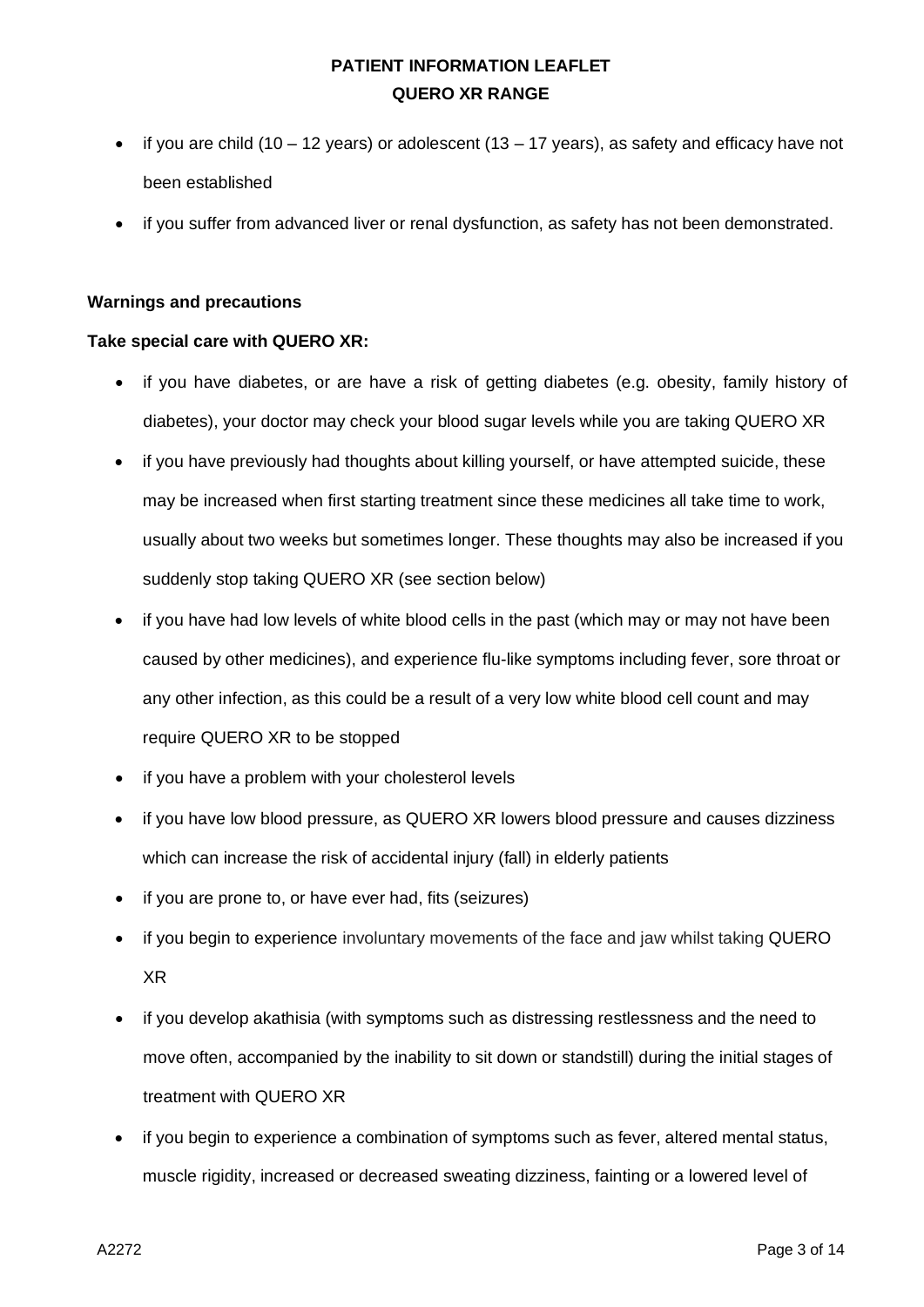consciousness (a disorder called neuroleptic malignant syndrome), as immediate medical treatment may be needed

- if you or someone in your family, have or have had any heart problems such as a very fast heart beat or prolonged QT on an ECG (heart tracing), weakening of the heart muscle or inflammation of the heart or if you are taking any medicines that may have an effect on the way your heart beats
- if you abruptly stop treatment as you may experience unwanted side effects such as insomnia, nausea, headache, diarrhoea, vomiting, dizziness, and irritability
- if you experience extreme sleepiness in the beginning stages of treatment with QUERO XR, your doctor may wish to see you more frequently than is normal
- if you have or have had a condition where you stop breathing for short periods during your normal nightly sleep (called sleep apnoea) and are taking medicines that slow down the normal activity of the brain (depressants)
- if you are at risk of catching pneumonia, since QUERO XR may affect swallowing or breathing
- if you suffer from constipation along with persistent abdominal pain, or constipation which has not responded to treatment, as this may lead to a more serious blockage of the bowel
- if you or someone else in your family has a history of blood clots, as quetiapine, as contained in QUERO XR, has been associated with formation of blood clots
- if you have had or have gall stones
- if you have a history of alcohol or drug abuse
- if you experience liver problems
- if you have a weight problem or your weight increases during treatment
- if you are an elderly person with Parkinson's Disease/parkinsonism
- if you are an elderly person with dementia (loss of brain function), QUERO XR should not be taken because this group of medicines may increase the risk of stroke, or in some cases the risk of death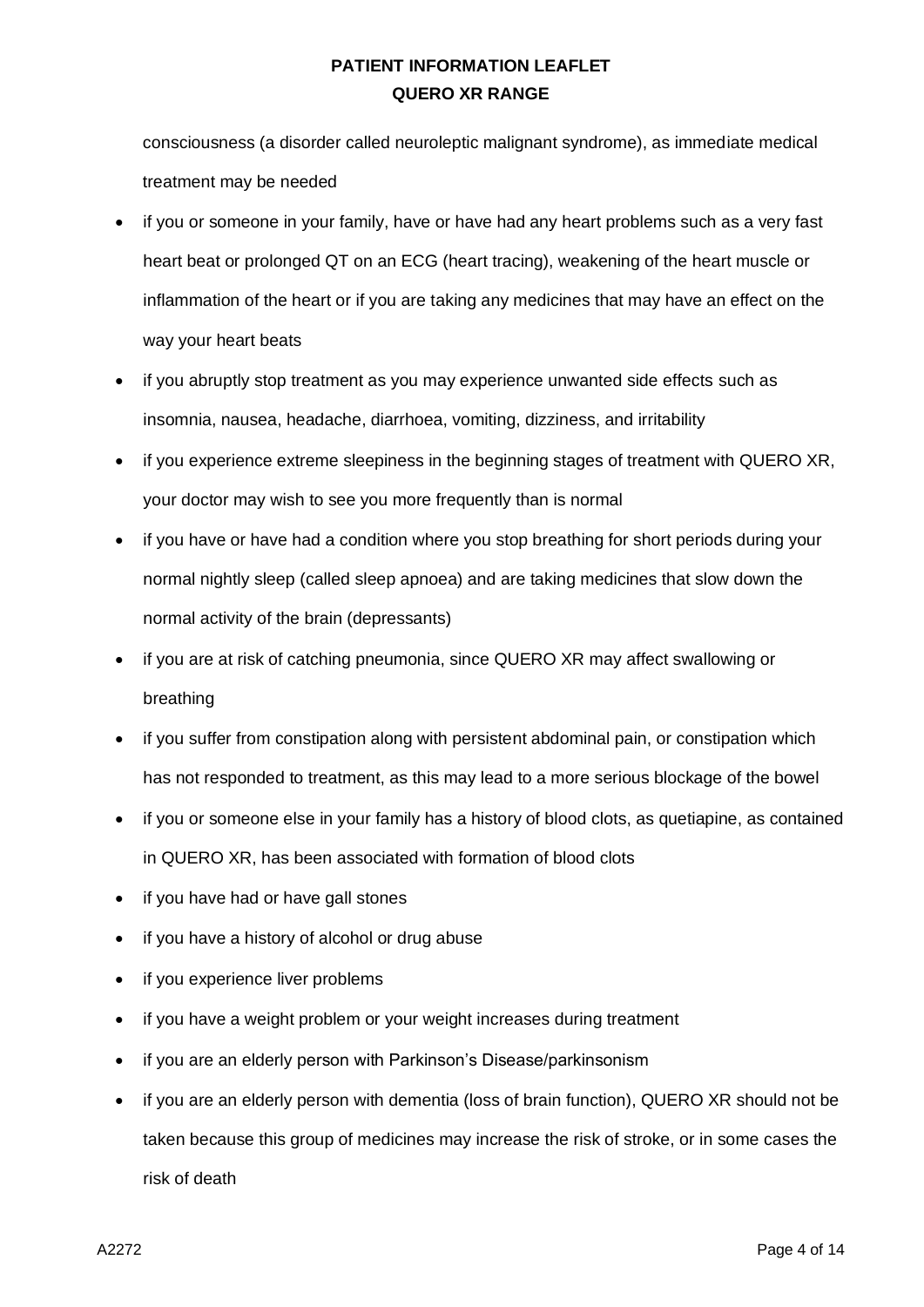### **Children and adolescents**

Children and adolescents under the age of 18 years you should not take QUERO XR.

### *Thoughts of suicide and worsening of your depression or other mental illnesses:*

If you are depressed and/or have other mental illnesses, you may sometimes have thoughts of harming or killing yourself. These may be increased when first starting treatment, since these medicines all take time to work, usually about 2 weeks but sometimes longer.

You may be more likely to think like this if:

- you have previously had thoughts about killing or harming yourself.
- you are a child, teenager or young adult. Information from clinical trials has shown an increased risk of suicidal thoughts and/or suicidal behaviour in children, teenagers, or young adults aged less than 25 years with psychiatric conditions who were treated with an antidepressant.

If you have thoughts of harming or killing yourself at any time, contact your doctor or go to a hospital straight away.

You may find it helpful to tell a relative or close friend that you are depressed or have other mental illnesses, and ask them to read this leaflet. You might ask them to tell you if they think your depression or mental illness is getting worse, or if they are worried about changes in your behaviour.

### **Other medicines and QUERO XR**

Always tell your health care provider if you are taking any other medicine. (This includes complementary or traditional medicines.)

- ketoconazole (for fungal infections) affects the way QUERO XR works
- carbamazepine and phenytoin (used in the treatment of epilepsy), as taking these medicines affect the way QUERO XR works and doses may need to be adjusted
- certain antibiotics (erythromycin or clarithromycin), antifungal medication (e.g. fluconazole)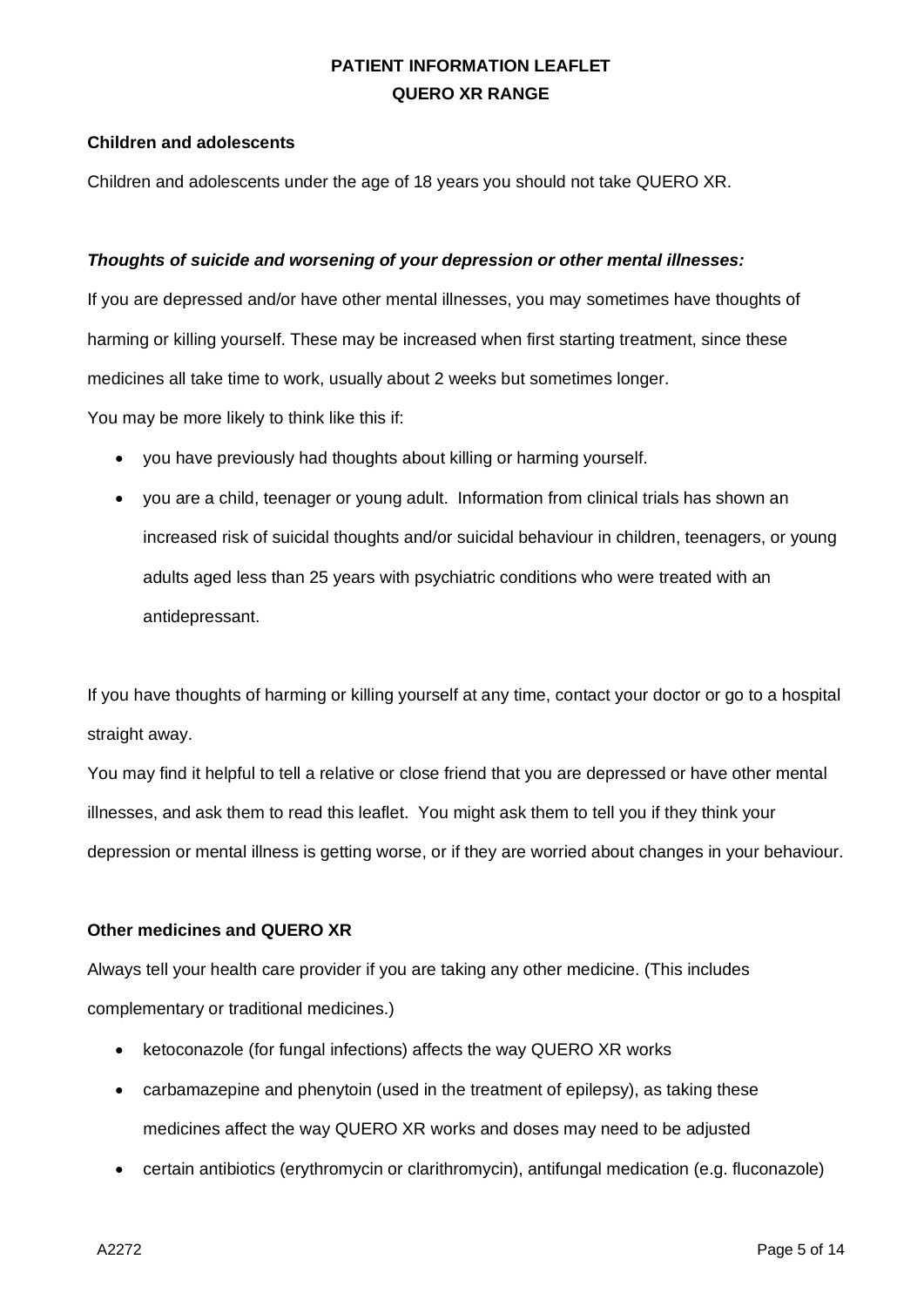or medicines used to treat HIV/aids and hepatitis should not be taken with QUERO XR (see Do not take QUERO XR)

- barbiturates (used for sleeping difficulty) or rifampicin (for tuberculosis), as your dose of QUERO XR may need to be adjusted
- medicines that have an impact on the way your heart beats, for example, medicines that can cause an imbalance in electrolytes (low levels of potassium or magnesium), such as diuretics (water pills) or certain antibiotics (medicines to treat infections)
- urine screening tests whilst taking QUERO XR may cause positive results for methadone or tricyclic antidepressants, even though you may not be taking any other medicines. Any result will need to be re-confirmed by a more specific test.

## **QUERO XR with food and drink**

QUERO XR can be taken with or without food.

Do not consume grapefruit juice while you are taking QUERO XR, since grapefruit juice can affect the way your medicine works.

Be careful how much alcohol you drink. This is because the combined effect of QUERO XR and alcohol can make you sleepy.

# **Pregnancy, breastfeeding and fertility**

If you are pregnant or breastfeeding your baby, think you may be pregnant or planning to have a baby, please consult your doctor, pharmacist or other health care provider for advice before taking this medicine.

You should not use this medicine if you are pregnant or breastfeeding your baby.

The effects of quetiapine on human fertility have not been assessed.

## **Driving and using machines**

QUERO XR may make your feel tired, sleepy or dizzy and affect your ability to drive and use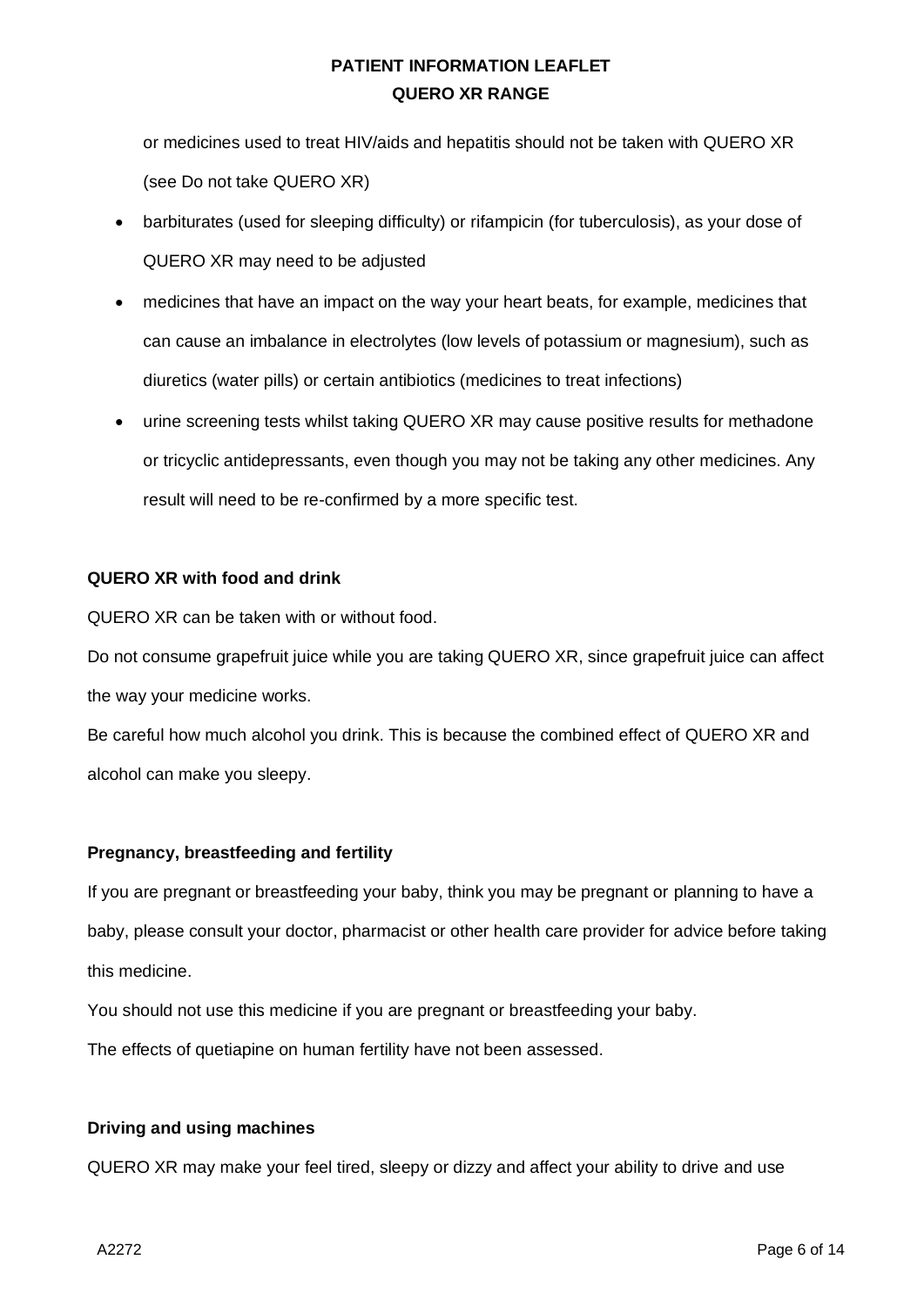machines.

It is not always possible to predict to what extent QUERO XR may interfere with the daily activities of a patient. Patients should ensure that they do not engage in the above activities until they are aware of the measure to which QUERO XR affects them.

## **QUERO XR contains lactose**

QUERO XR contains lactose. If you have been told by your doctor that you have an intolerance to some sugars, contact your doctor before taking this medicinal product.

### **3. How to take QUERO XR**

Do not share medicines prescribed for you with any other person. Always use QUERO XR exactly as your doctor has told you. You should check with your doctor or pharmacist if you are unsure.

#### *Adults:*

## *Bipolar depression, mania and schizophrenia:*

Your doctor will decide on your starting dose. The maintenance (daily) dose will depend on your illness and needs, but will usually be between 50 mg and 800 mg per day.

#### *Major Depressive Disorder (MDD):*

Your doctor will decide on your starting dose. The maintenance (daily) dose will depend on your response, but will usually be 50 mg per day. An increase to 150 mg per day may occur and in extreme cases, your dose may be increased to 300 mg.

#### **Special populations:**

#### *Elderly patients:*

Your starting dose is usually 50 mg per day. The maintenance (daily) dose will depend on your illness and needs, but will usually be between 50 mg and 300 mg per day.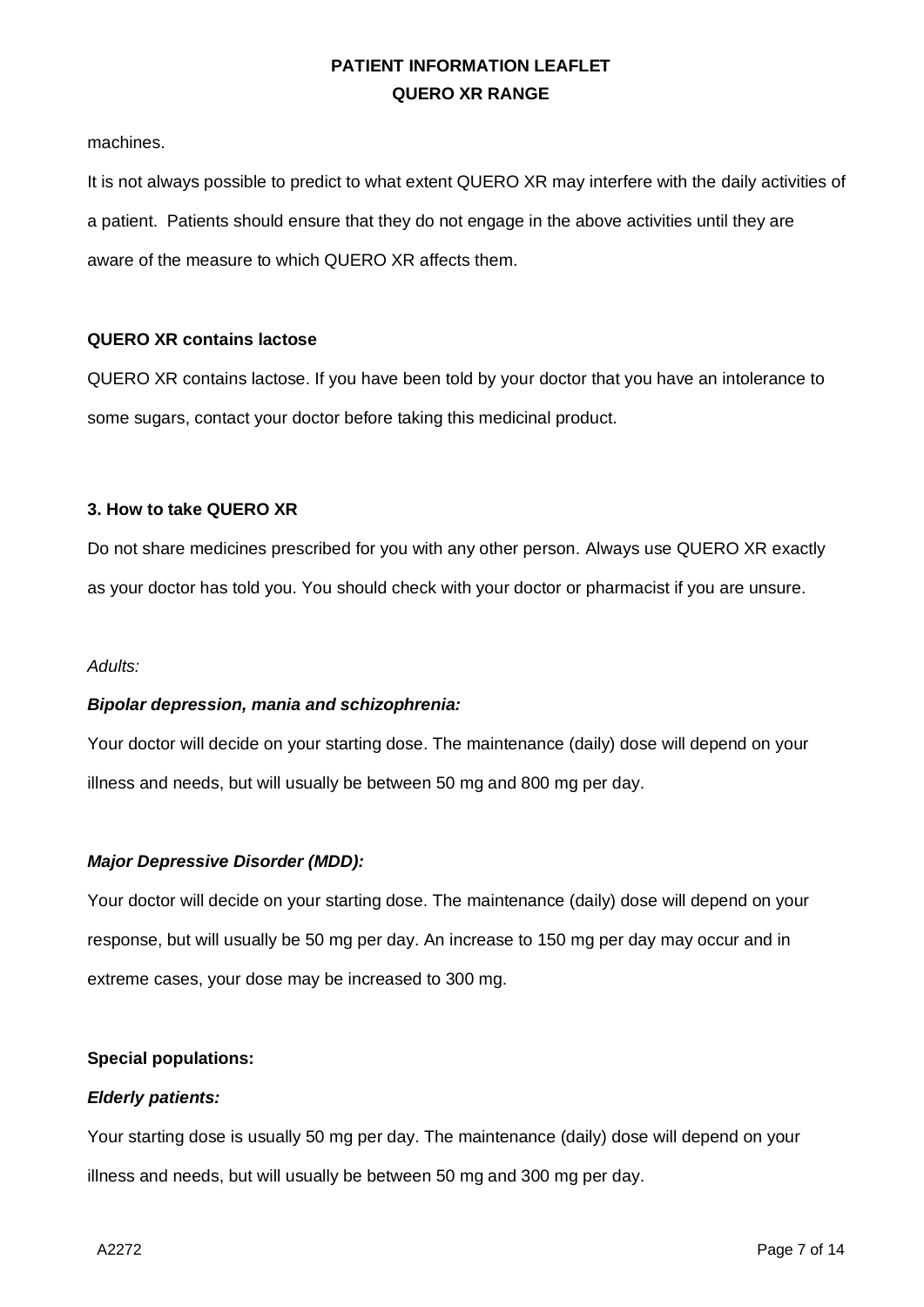## *Patients with kidney problems:*

No dose adjustments are necessary.

## *Patients with liver problems:*

Your starting dose is usually 50 mg per day. Your doctor will decide on the maintenance (daily) dose.

## *Children and adolescents:*

The safety and efficacy of QUERO XR have not been evaluated in children and adolescents. Your doctor will tell you how long your treatment with QUERO XR will last. Do not stop treatment early because unwanted side-effects may occur.

If you have the impression that the effect of QUERO XR is too strong or too weak, tell your doctor or pharmacist.

# **If you take more QUERO XR than you should:**

In the event of overdosage, consult your doctor or pharmacist. If neither is available, contact the nearest hospital or poison control centre.

Symptoms of overdose may include: sleepiness or drowsiness, feeling faint or dizzy and having palpitations (a rapid heartbeat), seizures, breathing difficulties, problems passing urine, confusion, delirium, agitation, coma and death.

# **If you forget to take QUERO XR:**

If you forget to take QUERO XR, take the missed dose as soon as you remember, then continue to take QUERO XR at the usual times. Do not take a double dose to make up for forgotten individual doses.

# **If you stop taking QUERO XR**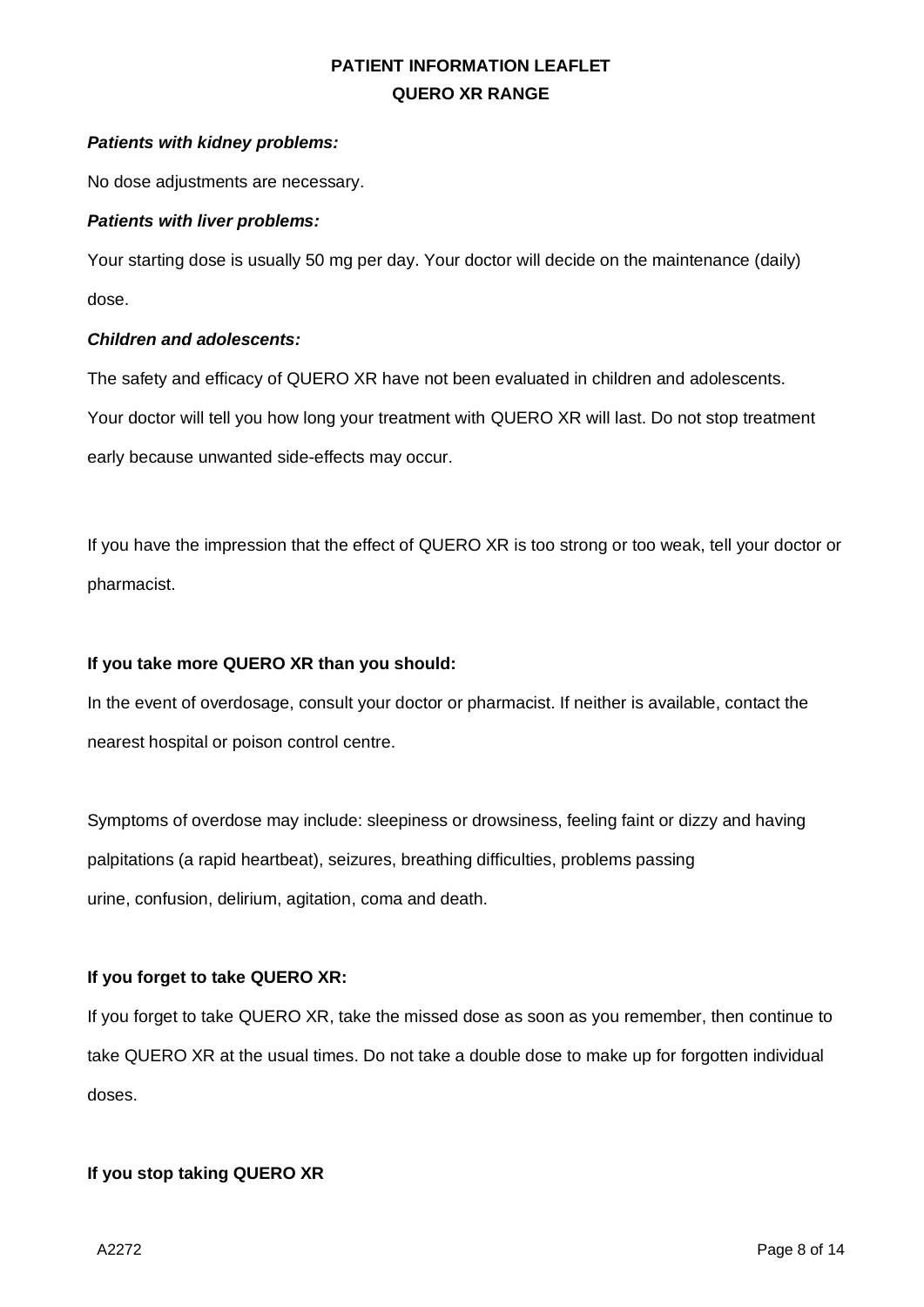If you suddenly stop taking QUERO XR, you may be unable to sleep (insomnia), feel sick (nausea), experience headache, diarrhoea, vomiting, dizziness or irritability. Your doctor will suggest you reduce the dose gradually, over a period of two weeks, before stopping treatment.

## **4. Possible side effects**

QUERO XR can have side effects.

Not all side effects reported for QUERO XR are included in this leaflet. Should your general health worsen, or if you experience any untoward effects while using QUERO XR, please consult your health care provider for advice.

If any of the following happens, stop using QUERO XR and tell your doctor immediately or go to the casualty department at your nearest hospital:

- swelling of the hands, feet, ankles, face, lips, mouth or throat, which may cause difficulty in swallowing or breathing
- rash or itching
- fainting

These are all very serious side effects. If you have them, you may have had a serious allergic reaction to QUERO XR. You may need urgent medical attention or hospitalisation.

Tell your doctor immediately or go to the casualty department at your nearest hospital if you notice any of the following:

- changes in the way your heart beats, for example, if you notice it is beating faster
- difficulty breathing
- passing less urine than is normal for you
- Stevens-Johnson syndrome or other serious skin disorder (begins with flu-like symptoms, followed by a painful red or purplish rash that spreads and blisters), toxic epidermal necrolysis (can cause rash, blistering or peeling of the skin)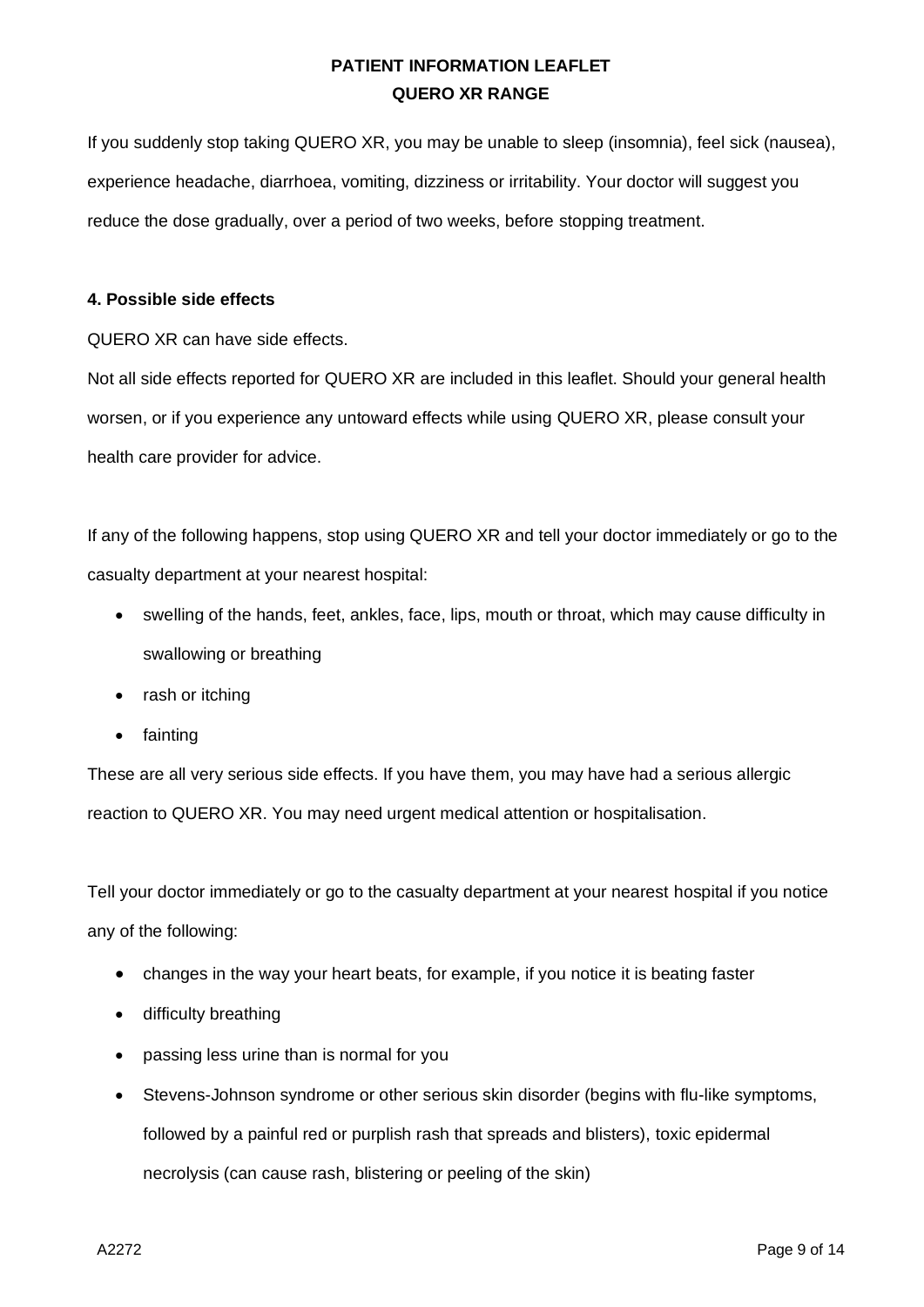- thinking about or feeling like killing yourself
- fits or seizures
- yellowing of the skin and eyes caused by liver or blood problems (jaundice)
- hepatitis (inflammation of the liver with symptoms such as nausea, mild fever, abdominal pain), abnormal liver function (clay coloured stool, dark urine, itching, loss of appetite)
- a combination of high temperature (fever), sweating, stiff muscles, feeling very drowsy or faint, large increase in blood pressure heartbeat (a disorder called neuroleptic malignant syndrome)
- blood clots in the veins, especially in the legs (symptoms include swelling, pain and redness in the leg), which may travel through blood vessels to the lungs causing chest pain and difficulty in breathing

These are all serious side effects. You may need urgent medical attention.

Tell your doctor if you notice any of the following:

Frequent side effects:

- abnormal blood test results (decreases in the number of certain types of blood cells)
- feeling faint or dizzy on standing up, low blood pressure
- increases in the amount of liver enzymes measured in the blood
- abnormal dreams, nightmares, mania (periods of great excitement or euphoria, delusions, and overactivity)
- blocked or stuffy nose
- blurred vision
- disturbance in speech and language, feeling sleepy, tremors, slurred speech
- dry mouth, constipation, indigestion, vomiting
- bladder infection
- physical weakness, lack of energy, irritability, swelling of the arms or legs, fever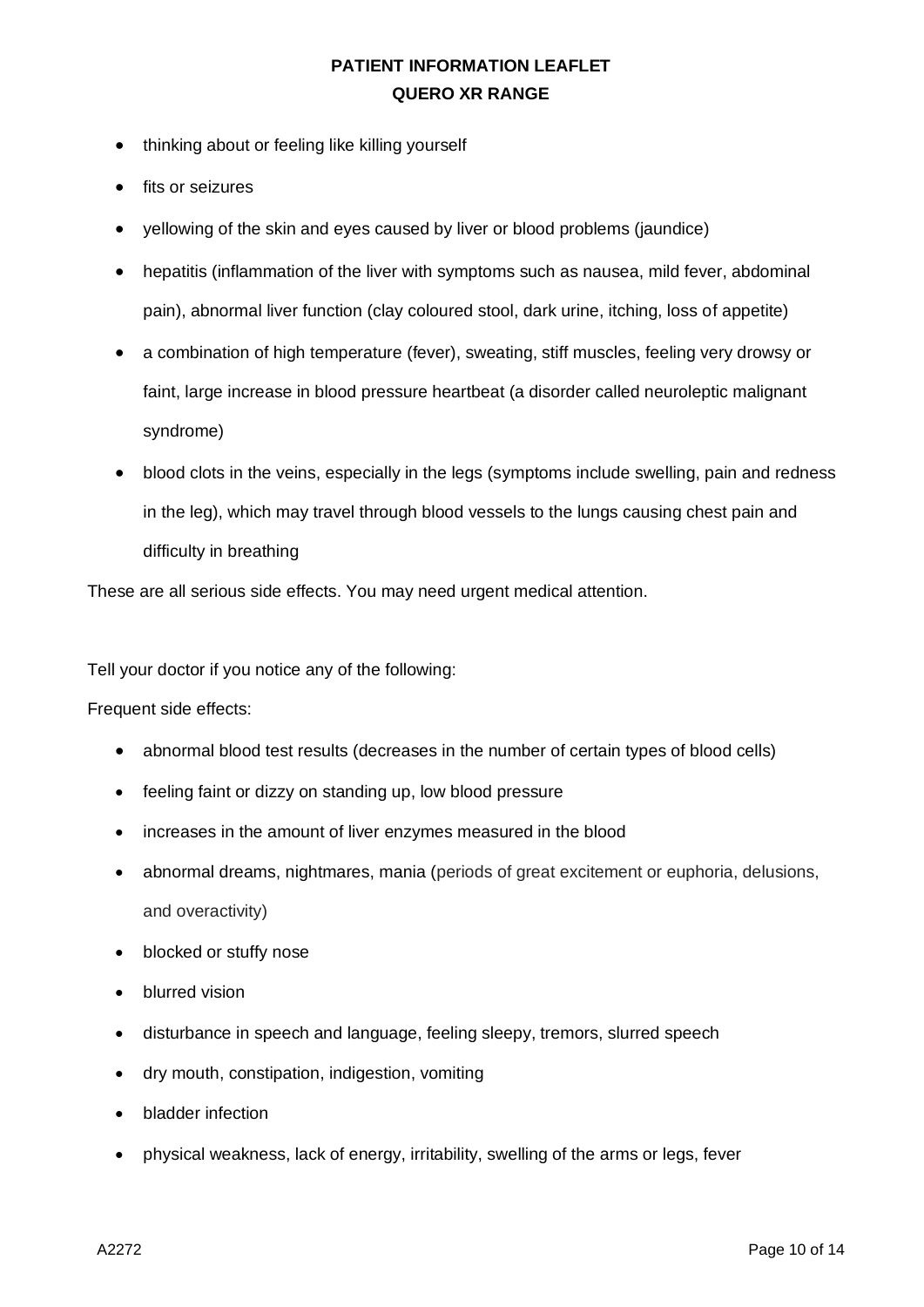- discontinuation symptoms (symptoms which occur when you stop taking this medicine) include insomnia, nausea, headache, diarrhoea, vomiting, dizziness, and irritability
- increased appetite, increased blood sugar levels
- weight gain

Less frequent side effects:

- diabetes or worsening of pre-existing diabetes, decrease in the amount of sodium in the blood
- inflammation of the pancreas (which causes severe pain in the abdomen and back), bowel obstruction
- breakdown of muscle fibers and pain in muscles
- unpleasant sensations in the legs (also called restless legs syndrome), involuntary movements of the face and jaw
- walking, talking, eating or other activities while you are asleep
- body temperature decreased (hypothermia)
- changes in the number of thyroid hormones in your blood
- increases in the amount of liver enzymes measured in the blood
- swelling of the breasts and unexpected production of breast milk, decreased sex drive, painful menstruation, prolonged painful erection, irregular menstruation
- metabolic syndrome (a combination of 3 or more of the following: an increase in fat around your abdomen, a decrease in "good cholesterol" (HDL-C), an increase in a type of fat in your blood called triglycerides, high blood pressure and an increase in your blood sugar level)

The following side effects have been reported but the frequency for them to occur is not known:

- rapid or deep breathing with anxiety or panic, difficulty breathing
- stroke, high blood pressure
- symptoms of withdrawal may occur in new-born babies of mothers that have used QUERO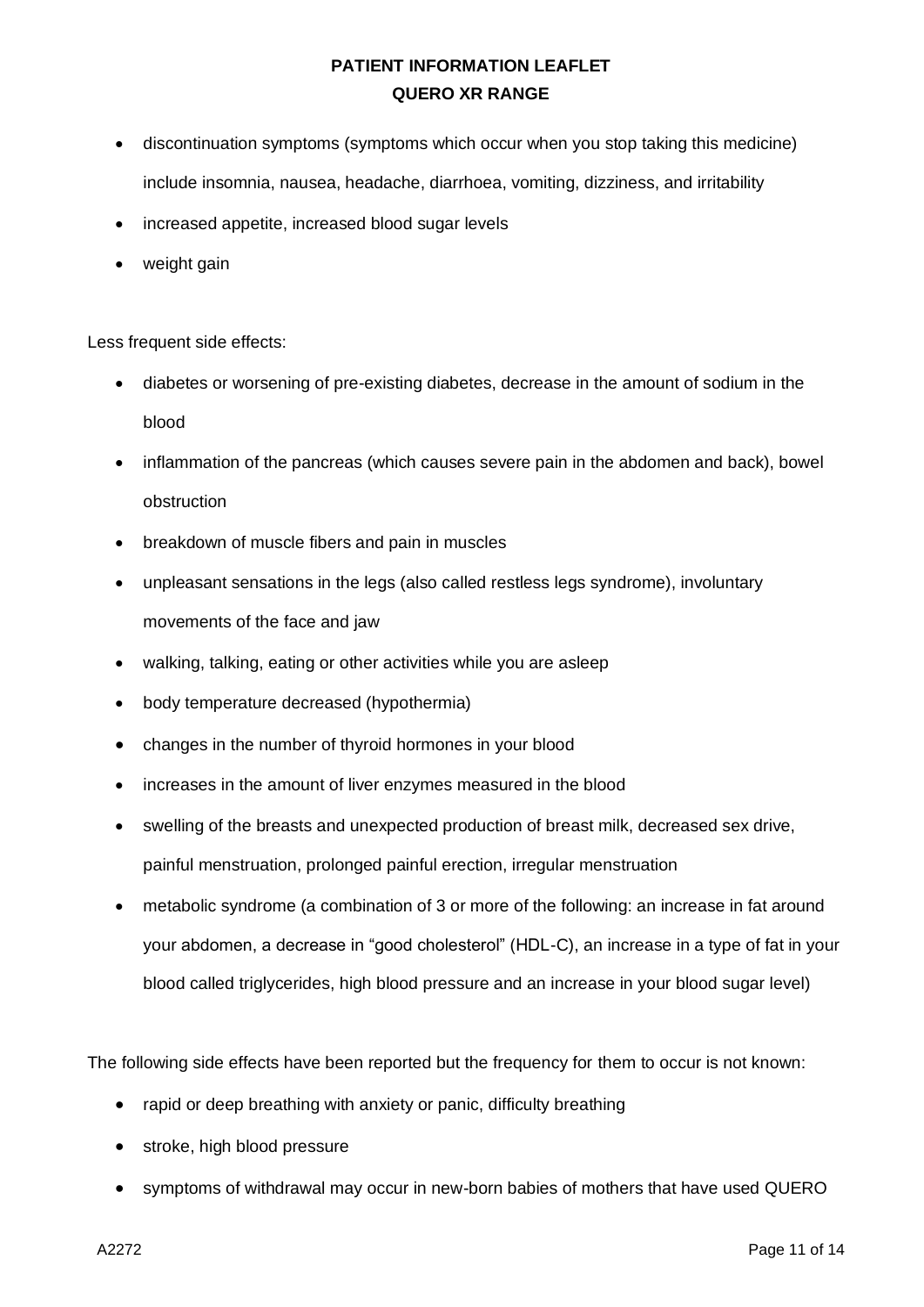XR during their pregnancy

If you notice any side effects not mentioned in this leaflet, please inform your doctor or pharmacist.

## **Reporting of side effects**

If you get side effects, talk to your doctor or pharmacist. This includes any possible side effects not listed in this leaflet. You can also report side effects to SAHPRA via the "**6.04 Adverse Drug** 

**Reporting Form**", found online under SAHPRA's publications:

[https://www.sahpra.org.za/Publications/Index/8.](https://www.sahpra.org.za/Publications/Index/8)

By reporting side effects, you can help provide more information on the safety of QUERO XR.

## **5. How to store QUERO XR**

Store all medicines out of reach of children.

Store at or below 30 °C.

Keep in the outer carton until required for use.

Do not use after the expiry date stated on the carton.

Return all unused medicine to your pharmacist.

Do not dispose of unused medicine in drains or sewerage systems (e.g. toilets).

# **6. Contents of the pack and other information**

## **What QUERO XR contains**

QUERO XR 50 mg: Each prolonged release tablet contains quetiapine fumarate equivalent to 50 mg quetiapine.

Contains sugar (14,21 mg lactose anhydrous per tablet).

QUERO XR 150 mg: Each prolonged release tablet contains quetiapine fumarate equivalent to

150 mg quetiapine.

Contains sugar (42,63 mg lactose anhydrous per tablet).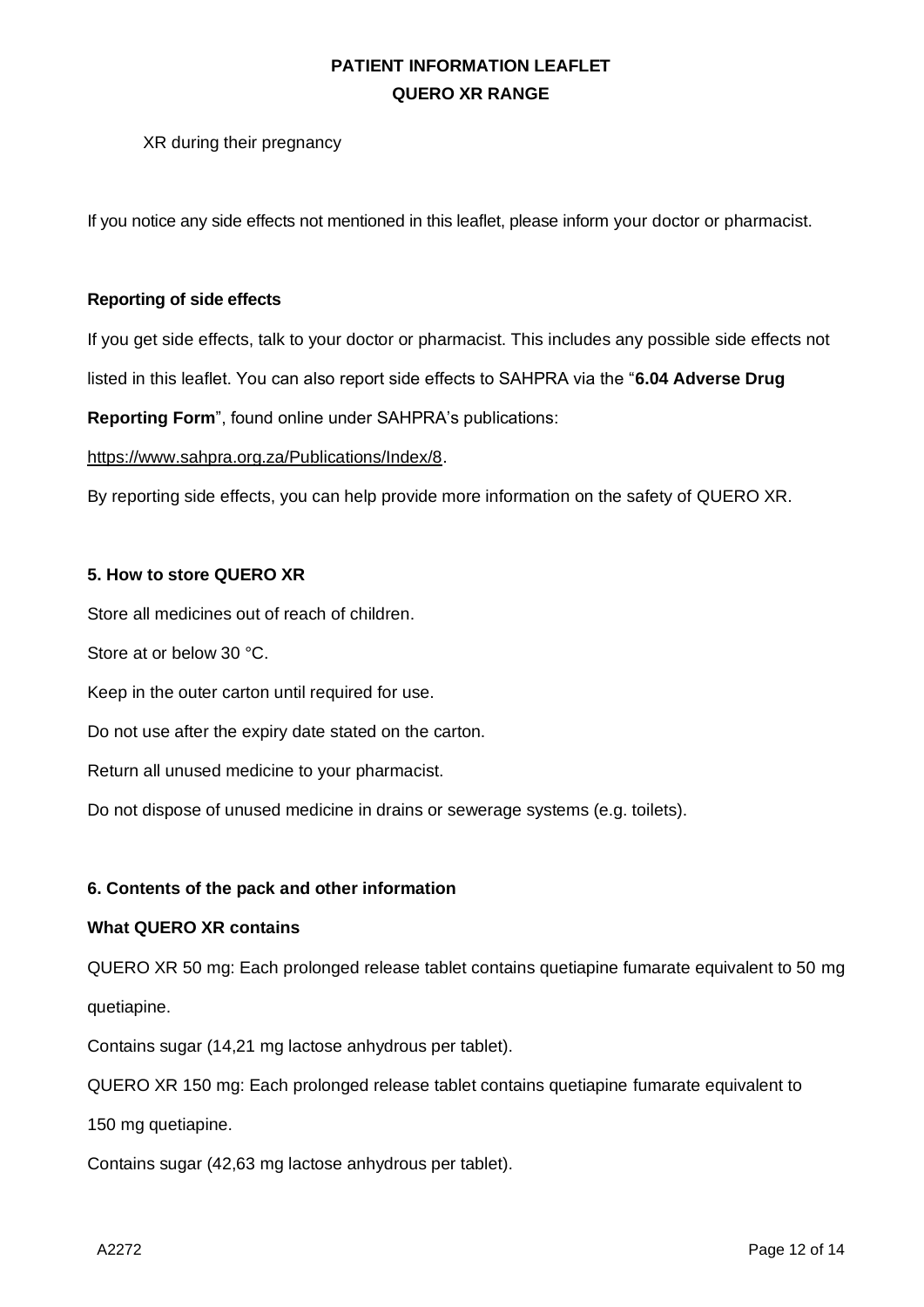QUERO XR 200 mg: Each prolonged release tablet contains quetiapine fumarate equivalent to 200 mg quetiapine.

Contains sugar (56,84 mg lactose anhydrous per tablet).

QUERO XR 300 mg: Each prolonged release tablet contains quetiapine fumarate equivalent to 300 mg quetiapine.

CONTAINS sugar (85,26 mg lactose anhydrous per tablet).

QUERO XR 400 mg: Each prolonged release tablet contains quetiapine fumarate equivalent to 400 mg quetiapine.

Contains sugar (113,68 mg lactose anhydrous per tablet).

## **The other ingredients are:**

Crystalline maltose, lactose anhydrous, magnesium stearate, methacrylic acid – ethyl acrylate copolymer, talc, triethyl citrate.

# **What QUERO XR looks like and contents of the pack**

QUERO XR 50 mg: white to off white, film coated, round, biconvex tablet, engraved with '50' on one side.

QUERO XR 150 mg: white to off white, film coated, oblong, biconvex tablet, engraved with '150' on one side.

QUERO XR 200 mg: white to off white, film coated, oblong, biconvex tablet, engraved with '200' on one side.

QUERO XR 300 mg: white to off white, film coated, oblong, biconvex tablet, engraved with '300' on one side.

QUERO XR 400 mg: white to off white, film coated, oval, biconvex tablet, engraved with '400' on one side.

White, opaque, PVC-PCTFE/aluminium blister strips, or white, opaque, HDPE bottles with child resistant polypropylene cap and induction seal liner containing either 10, 30 or 60 tablets.